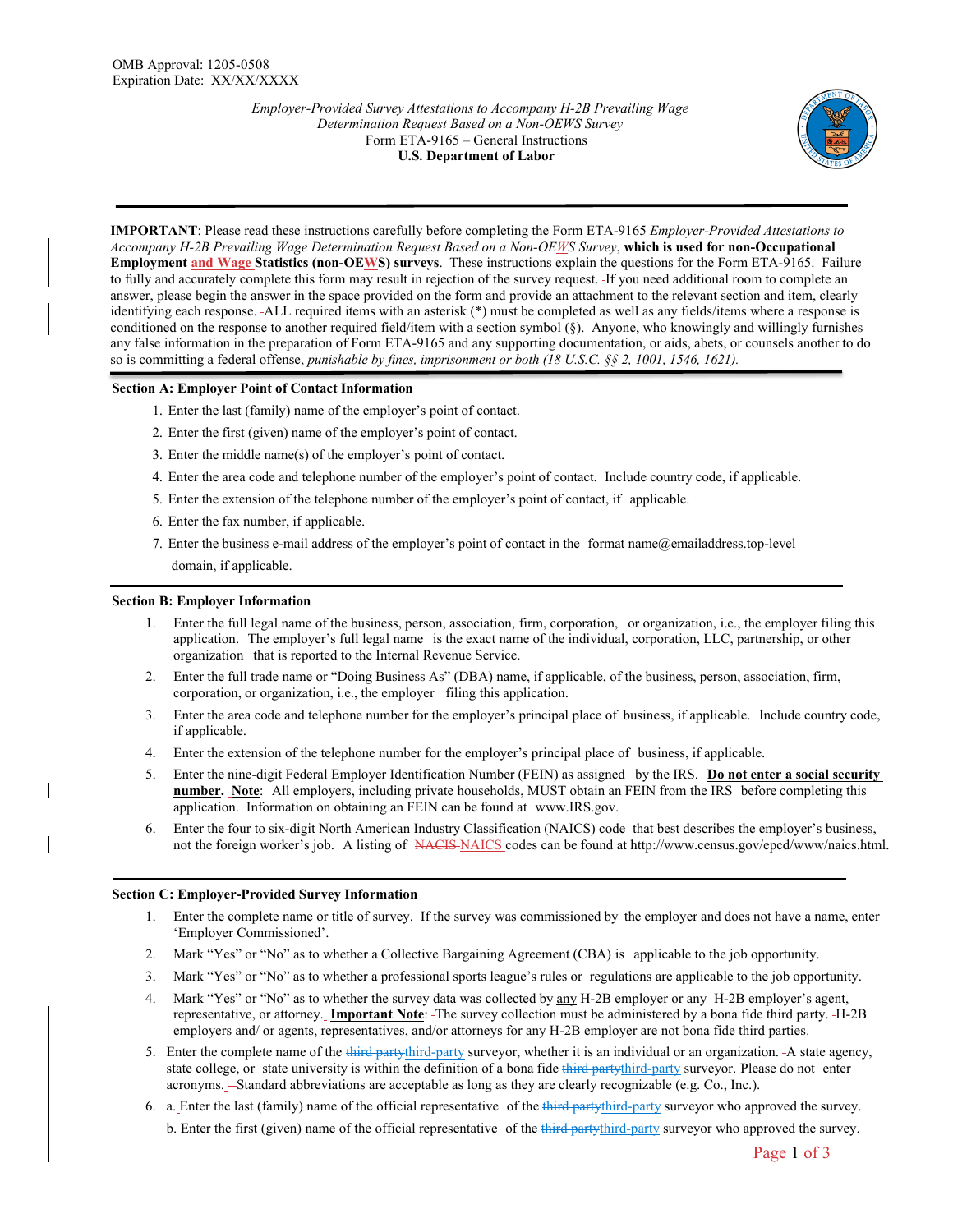

- 7. Mark "Yes" or "No" as to whether the survey is based on wages paid 24 months or less before the date on which the survey will be submitted to ETA.
- 8. Mark "Yes" or "No" as to whether this is the most recent edition of the survey. (Answer "Yes" if this is the only edition of the survey.)

## **Section D: Relationship to job opportunity listed on the Form ETA-9141**

- 1. Enter the title(s) of the job(s) included in the survey.
- 2. Describe the duties of the job(s) included in the survey (submit an attachment if more space is required). This should be a list of tasks performed by those in the position(s) being surveyed. Any specific requirements such as licenses must be listed here as well.
- 3. Enter the area of intended employment covered by the survey. A list of counties is acceptable, as are standard Office of Management and Budget (OMB) Metropolitan Statistical Areas (MSAs).
- 4. Mark "Yes" or "No" as to whether the survey was expanded to include workers beyond the area of intended employment

 *\*Area of intended employment* means the geographic area within normal commuting distance of the place (worksite address) of the job opportunity for which the certification is sought. There is no rigid measure of distance that constitutes a normal commuting distance or normal commuting area, because there may be widely varying factual circumstances among different areas (e.g., average commuting times, barriers to reaching the worksite, or quality of the regional transportation network). If the place of intended employment is within an MSA, including a multistate MSA, any place within the MSA is deemed to be within normal commuting distance of the place of intended employment. The borders of MSAs are not controlling in the identification of the normal commuting area; a location outside of an MSA may be within normal commuting distance of a location that is inside (e.g., near the border of) the MSA. *See* 20 CFR § 655.5.

- 4a. If "Yes" in question 4, enter the geographic area surveyed.
- 4b. If "Yes" in question 4, **check all that apply** if the survey was expanded beyond the area of intended employment. Note that the only permissible reasons to expand the survey beyond the area of intended employment are to meet the 3 employer or 30 worker standards

# **Section E: Survey Methodology**

- 1. Enter the universe (number) of employers who employ workers in the occupation and geographic area surveyed. **Example**: An employer requires a seasonal employee to perform work in Baltimore, Maryland. The seasonal employee will perform tasks that are similar to those performed by workers who are currently employed in the occupation by fifty (50) other employers in the Baltimore Metropolitan Statistical AreaMSA. The universe of employers is fifty (50).
- 2. List the sources used to determine the universe of employers employing workers in the occupation and geographic area surveyed.
- 3. Indicate whether the surveyor attempted to contact all employers employing workers in the occupations in the geographic area surveyed (all employers) or a sample of employers in the geographic area (sample). **-Important Note**: The survey must include wage data from at least thirty (30) workers and three (3) employers in the area of intended employment. The employer may elect to survey all employers in the area of intended employment, or submit a sample which meets the (30) worker and three (3) employer threshold. In instances where there are not at least thirty (30) workers and three (3) employers in the area of intended employment, the geographic area surveyed may be expanded beyond the area of intended employment.
- 3a. If "Sample" in question 3, mark "Yes" or "No" as to whether the sample was selected randomly.
- 3b. If "Yes" in question 3a, enter a brief summary of the procedures used to randomize the sample.
- 3.4. Enter the number of employers from whom the surveyor attempted to solicit a survey response.
- 3.5. Mark "Yes" or "No" (from each responding employer), if the survey included the wages of all workers in the occupation regardless of skill level or experience, education, and length of employment.
- 4.6. Mark "Yes" or "No" as to whether the survey included data collected across industries that employ workers in the occupation. To be permissible, the survey must be collected on a cross-industry basis. The survey must not target a specific segment of the